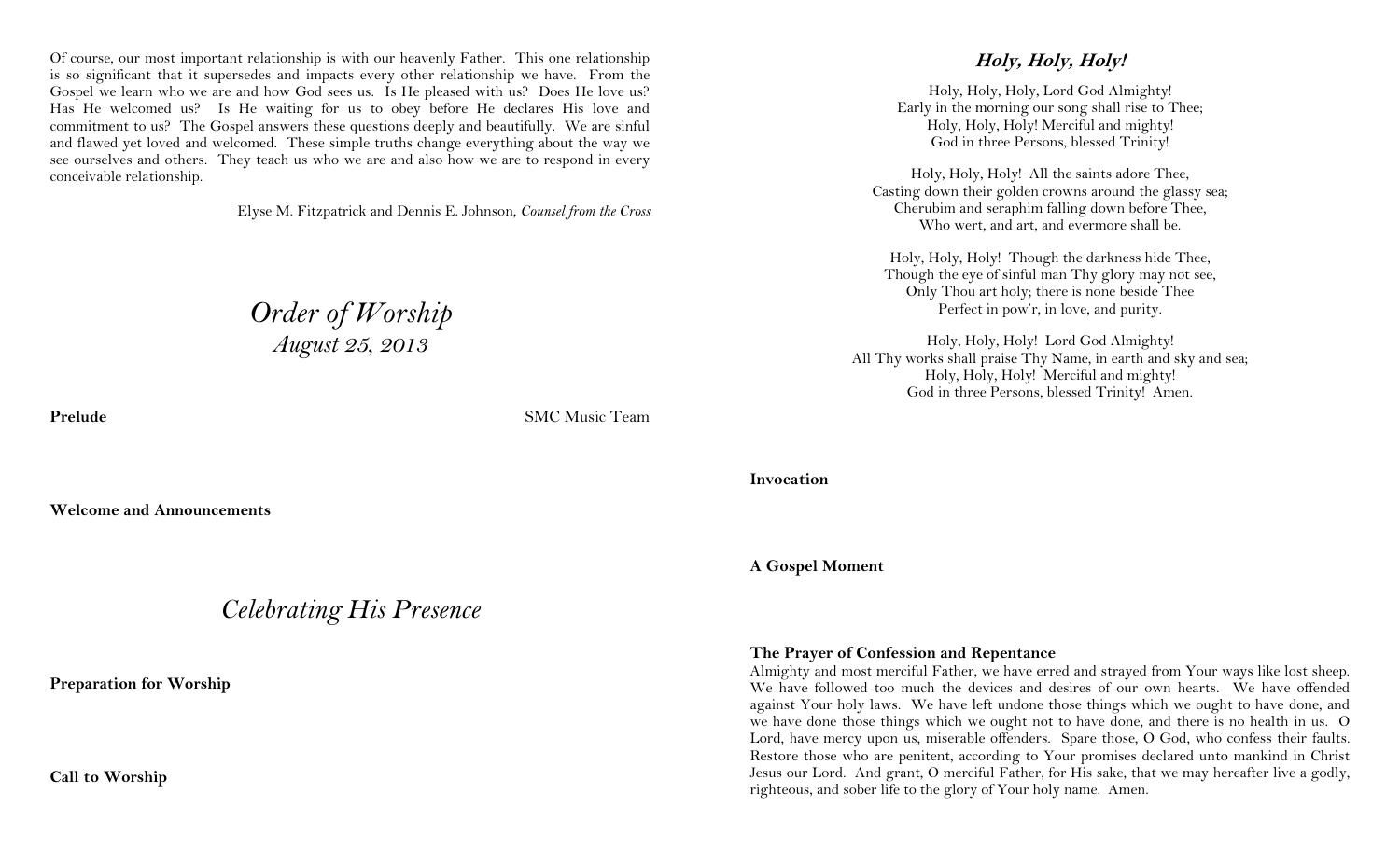## *Experiencing Renewal*

## **I'm Forever Grateful**

You did not wait for me to draw near to You, But You clothed Yourself with frail humanity. You did not wait for me to cry out to You, But You let me hear Your voice calling me.

*Chorus:* And I'm forever grateful to You, I'm forever grateful for the cross. I'm forever grateful to You That You came to seek and save the lost.

*(repeat all/repeat chorus)*

**The Blessing** *Minister:* The grace of God be with you. *People:* And also with you.

**Reception of New Member**

#### **Greeting One Another in the Name of the Lord**

### **You Are High and Lifted Up**

There is no glory in my own wisdom; There is no power in my own strength; There is no might in my own riches, But I will boast in knowing You.

For You are high and lifted up, the glory of the nations, You are high and lifted up, the Lord of all the earth, You are high and lifted up, Creator, Redeemer, And I will boast in knowing You.

### **O the Deep, Deep Love of Jesus**

O the deep, deep love of Jesus! Vast, unmeasured, boundless, free; Rolling as a mighty ocean in its fullness over me. Underneath me, all around me, is the current of Thy love; Leading onward, leading homeward, to Thy glorious rest above.

O the deep, deep love of Jesus! Spread His praise from shore to shore; How He loveth, ever loveth, changeth never, nevermore; How He watches o'er His loved ones, died to call them all His own; How for them He intercedeth, watcheth o'er them from the throne.

O the deep, deep love of Jesus! Love of ev'ry love the best: 'Tis an ocean vast of blessing, 'tis a haven sweet of rest. O the deep, deep love of Jesus! 'tis a heav'n of heav'ns to me; And it lifts me up to glory, for it lifts me up to Thee.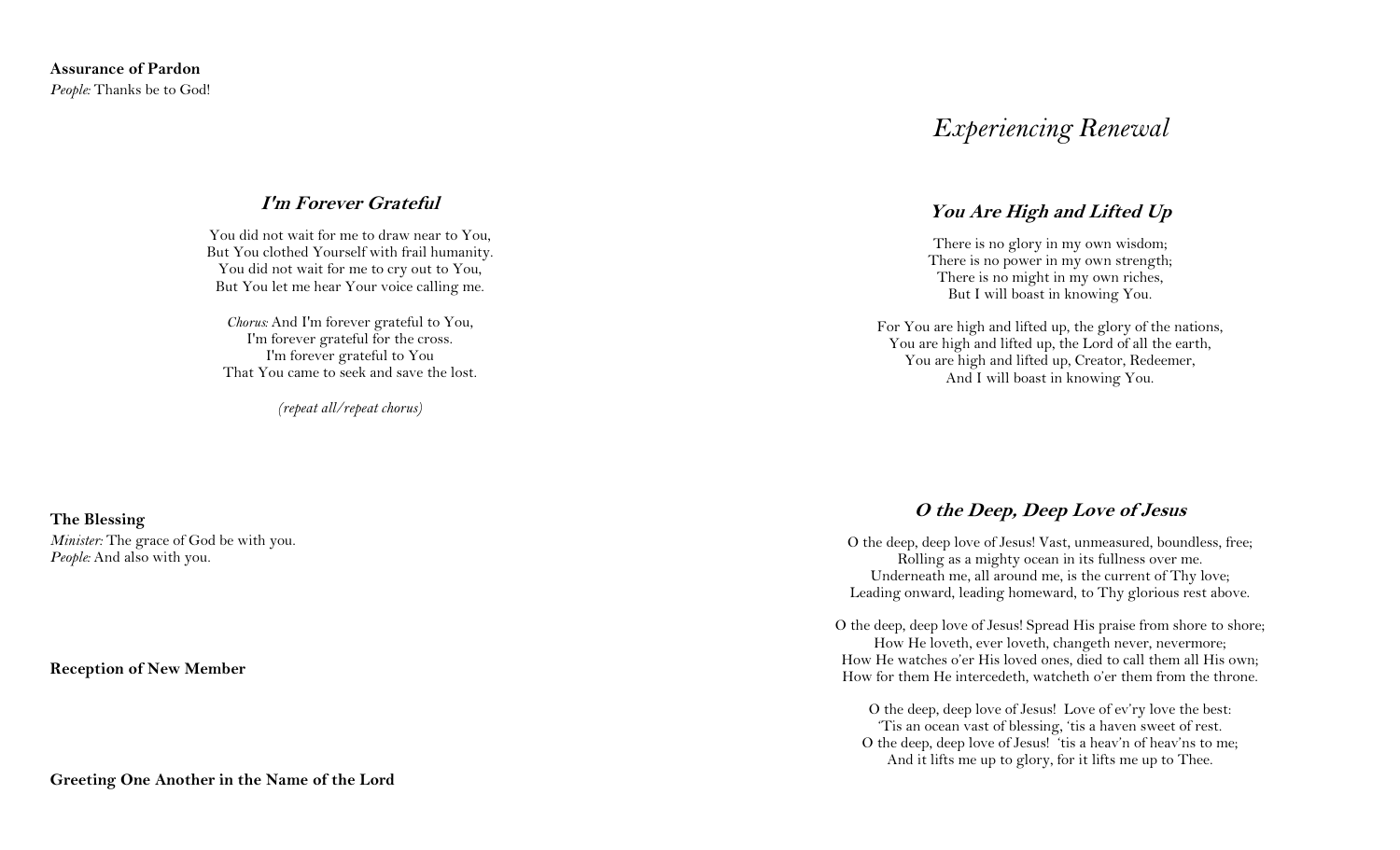## *Deepening Our Commitment*

#### **Preaching of the Word** Tim Posey

Series: Colossians: The Supremacy of Christ<br>rs Who Foster Hope" Colossians 3:20-21 "Fathers Who Foster Hope" *Theme: The Gospel and Fatherhood*

Introduction:

#### I. The Role Model for Fathers

II. The Command for Fathers

III. The Purpose of the Command for Fathers

# **Song of Preparation to Hear God's Word**

**Pastoral Prayer**

*(Children ages 4-6 may be dismissed for Children's Church during song)*

## **Isaiah 40**

Lord, I will put my trust in You and I will not faint. Lord, I will put my trust In You. Lord, I will put my trust in You and You'll renew my strength. Lord, I will put my trust in You and You'll renew my strength.

You will not grow tired, You will not grow weary, So I put my trust in You. You will not grow tired, You will not grow weary, So I put my trust in You.

Lord, I bow my face to You for You are my God. Lord, I bow my face to You for You are my God.

You have been my strength, You have been my shield, You have been my mighty tower. You have been my strength, You have been my shield, You have been my mighty tower. You have been my mighty tower.

Conclusion: